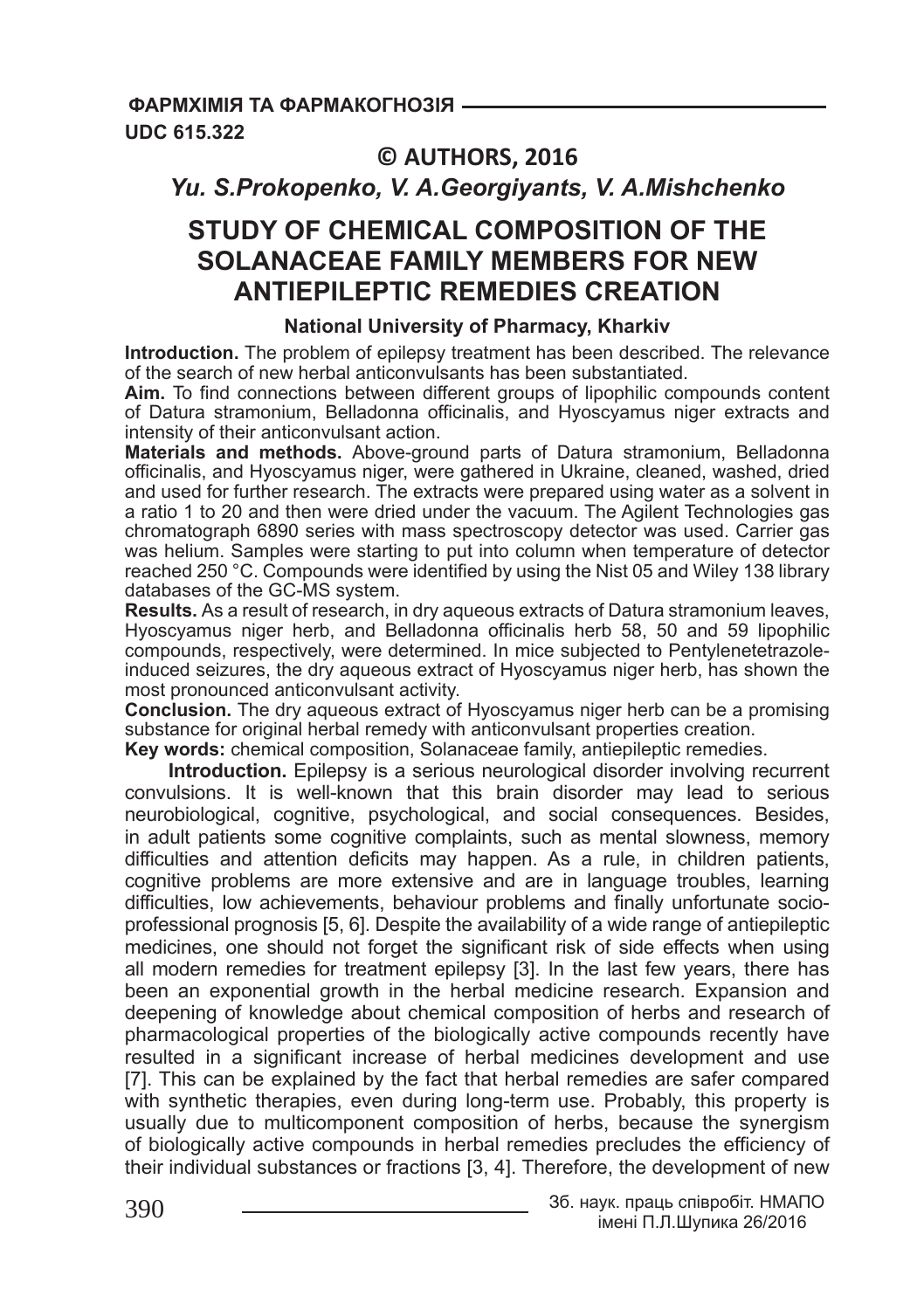drugs derived from herbal remedies with anticonvulsant properties still remains problematic and is an important direction to solve this problem. During our previous research, anticonvulsant properties of the Solanaceae family members, such as Datura stramonium, Belladonna officinalis, and Hyoscyamus niger, were discovered. The anticonvulsant properties of extracts from the mentioned herbs were confirmed on experimental seizure models with different neurochemical mechanisms, and the strong antiepileptic potential these extracts was identified [8]. Obtained results demanded more depth study of anticonvulsant properties of herbs mentioned above, in particular, to analyze relations between chemical composition of Datura stramonium, Belladonna officinalis, and Hyoscyamus niger and their anticonvulsant properties. In the analysis of literature data devoted to this given scientific subject, our attention was drawn to the anticonvulsant activity of different lipophilic components of herbs. Therefore, the aim of our research was to find any connections between different groups of lipophilic compounds content of Datura stramonium, Belladonna officinalis, and Hyoscyamus niger extracts and intensity of their anticonvulsant action.

**Materials and methods.** Reagents from Sigma-Aldrich (USA) and Merck (Germany) were used and prepared according to the requirements of the State Pharmacopoeia of Ukraine. Above-ground parts of Datura stramonium, Belladonna officinalis, and Hyoscyamus niger, were gathered in Ukraine, cleaned, washed, and dried. After complete drying, the dry herbs were stored at room temperature. Then, herb samples were powdered and used for further research. The extracts were prepared as follows: 100 g of the air-dried and powdered herb (either Datura stramonium, or Belladonna officinalis, or Hyoscyamus niger) was placed into a percolator, and extraction was allowed to run using water as a solvent in a ratio 1 to 20 at 80°C for 2 hours. Then, the obtained extracts were filtered and concentrated in a vacuum-evaporation apparatus at 50-60°C and at 80-87 kPa to a thick consistency. Finally, the extracts were dried under the vacuum in the desiccators until a residual moisture content of 5% was attained. To determine lipophilic compounds, GC-MS analysis by previously developed method has been used [2]. The Agilent Technologies gas chromatograph 6890 series with mass spectroscopy detector was used; fitted with a column (30 m × 0.25 mm i. d.). The following oven temperature program was used: 50 °C for 1 min then 4 °C / min up to 320 °C: this final temperature was held for 9 min. Carrier gas was helium with a constant flow rate of 1.2 mL/min. Samples were starting to put into column when temperature of detector reached 250 °C. Compounds were approximately identified by using the Nist 05 and Wiley 138 library databases of the GC-MS system. The composition was computed from the GC peak areas according to the method without using any correction factors.

**Results and discussion.** As a result of research, in dry aqueous extract of Datura stramonium leaves 58 lipophilic compounds were determined. Among lipophilic compounds of dry aqueous extract of Datura stramonium leaves, fatty acids (caprylic, myristic, palmitic, stearic, linolenic, and docosanoic acids); carbohydrates (neophytadien, nonacosan, triacontan); alcohols, ketones, and carbon acids (phytol, farnesol, phtalat); terpenoids; alkaloids (anhydroatropine, hyoscine); and phytosterols characterized by the highest amount. Dry aqueous extract of Hyoscyamus niger herb characterized by the presence of 50 lipophilic compounds. Alkaloids (anhydroatropine, atropine, hyoscyamine); fatty acids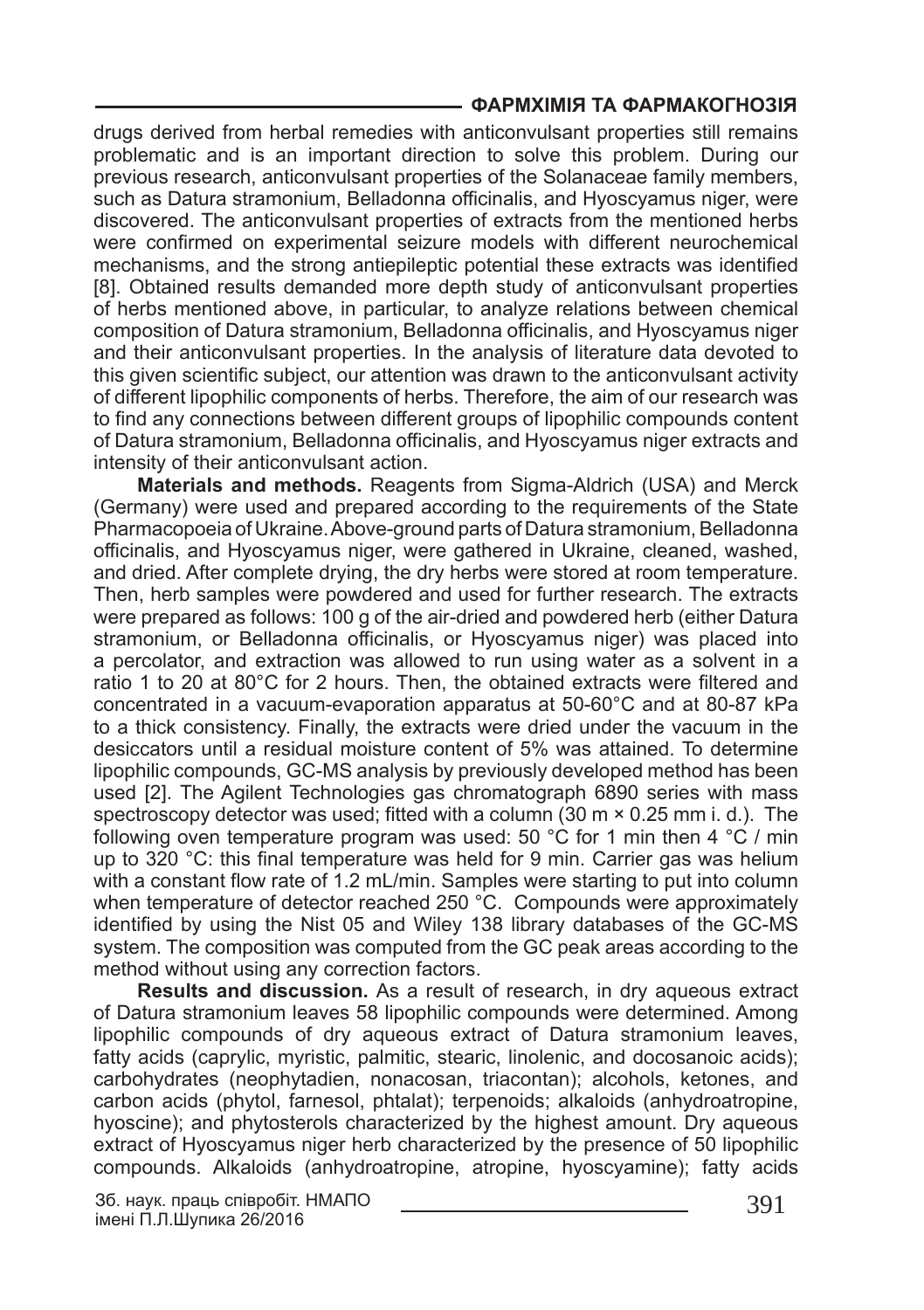(isovaleric, caprylic, myristic, palmitic, stearic, linolenic, linoic, phenylacetic, lauric and eicosanoic acids); carbohydrates (neophytadien, heptacosan, nonacosan); alcohols, ketones, and carbon acids (phytol, farnesol, phtalat); terpenoids (loliolide, dihydroactinidiolide); phytosterols (squalene, sitosterol, tocopherol) were determined in the highest concentrations (Fig.).



#### **Figure. GC-MS chromatogram of lipophilic compounds of dry aqueous extract of Hyoscyamus niger herb**

In dry aqueous extract of Belladonna officinalis herb 59 lipophilic compounds were determined, e.g.: fatty acids (isovaleric, caprylic, myristic, palmitic, lauric, oleic, linolenic, linoic); carbohydrates (neophytadien, nonacosan, triacontan); alcohols, ketones, and carbon acids (phytol, farnesol, phtalat); terpenoids (loliolide); alkaloids (anhydroatropine, hyoscine, hyoscyamine, scopoletin); and phytosterols (squalene, tocopherol). In mice subjected to Pentylenetetrazoleinduced seizures [1], the dry aqueous extract of Hyoscyamus niger herb, as the reference drug Sodium valproate, has shown the most pronounced anticonvulsant activity, resulting in a significant increase in the latency period of the appearance of the first seizure, reducing lethality, severity of seizures and the duration of the convulsive period in the group. Both dry aqueous extracts from Datura stramonium leaves and Belladonna officinalis herb did not practically differ from each other in realization of the anticonvulsant activity, which is probably depend on differences in lipophilic compounds content. Considering the fact that the dry aqueous extract of Hyoscyamus niger herb has shown the highest anticonvulsant properties, it can be a promising substance for original herbal remedy with anticonvulsant properties creation.

**Conclusion.** Phytochemical analysis and research of anticonvulsant properties of dry aqueous extracts from Datura stramonium, Belladonna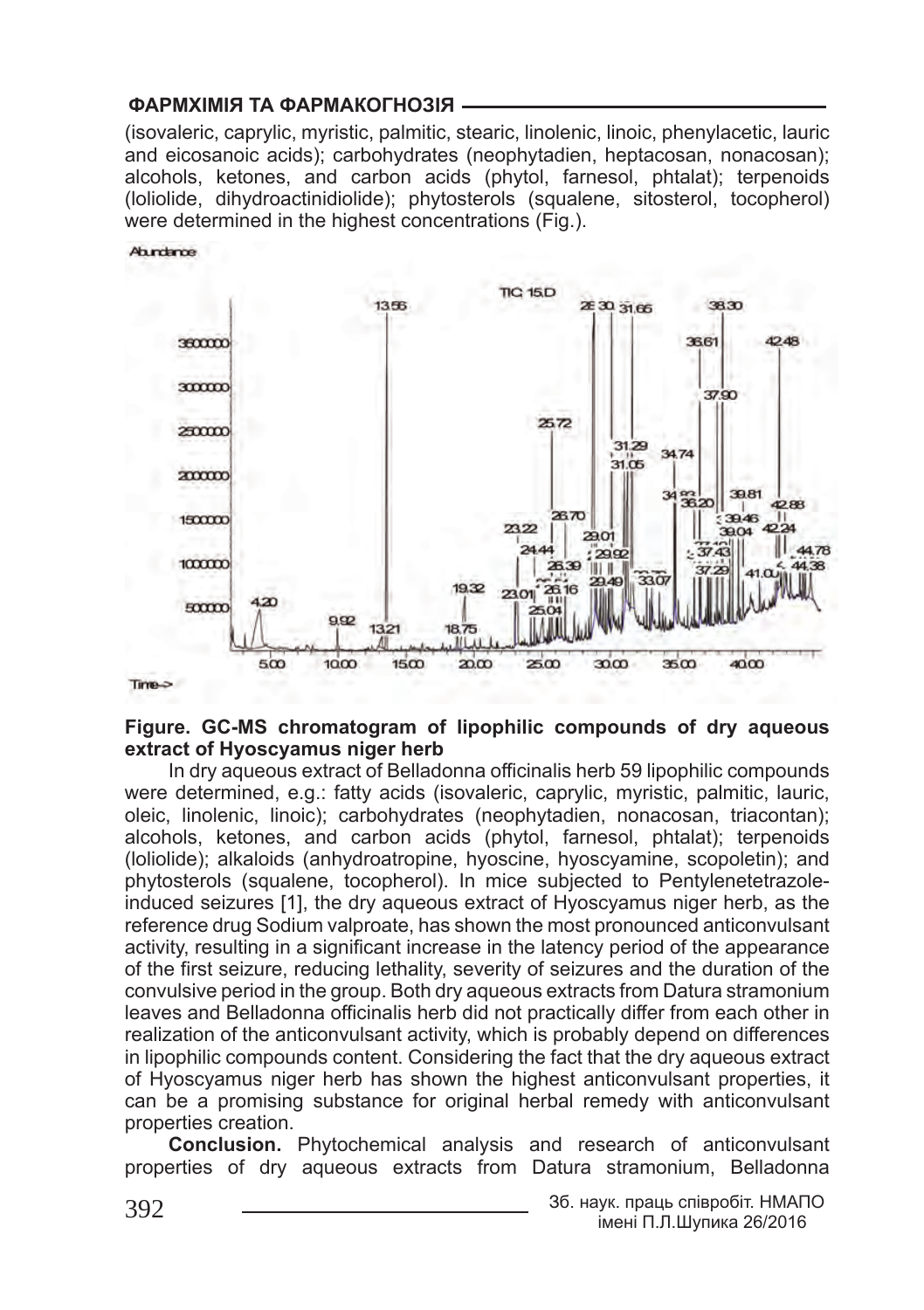officinalis, and Hyoscyamus niger has been carried out. Results have shown high amount of lipophilic compounds in the analyzed extracts with prevalence of fatty acids, carbohydrates, alcohols, ketones, carbon acids, alkaloids, and phytosterols. The dry aqueous extract of Hyoscyamus niger herb has shown the highest anticonvulsant properties, so it can be a promising substance for original herbal remedy with anticonvulsant properties creation.

#### **Literature**

1. Akdogan I. Experimental epilepsy models and morphologic alterations of experimental epilepsy models in brain and hippocampus / I. Akdogan, N. Yonguc. – In: Underlying Mechanisms of Epilepsy. -2011. – C. 269 – 282.

2. Analysis of lipophilic compounds from Corylus avellana leaves / Prokopenko Yu. S, Bliznyuk N. A., Georgiyants V. A. // Chemistry of Natural Compounds. - 2014. – № 50. – P. 120 – 121.

3. Brodtkorb E. Treatment non-adherence in pseudo-refractory epilepsy / E. Brodtkorb. – Epilepsy research, 2016. – № 122. – P. 1 – 6.

4. Devinsky O. Alternative therapies for epilepsy / O. Devinsky, C. Steven. – New York: Demosmedical. – 2012. – 225 p.

5. Dulaney A. W. Mortality in people with epilepsy: A statewide retrospective cohort study / A. W. Dulaney. // Epilepsy research. - 2016. – № 122. – P. 7 – 14.

6. Rijckevorsel K. Cognitive problems related to epilepsy syndromes, especially malignant epilepsies / K. Rijckevorsel. // European Journal of Epilepsy.- 2006. – № 4. – P. 227 – 234.

7. Schachter S. C. Botanicals and herbs: a traditional approach to treating epilepsy / S. C. Schachter // Neurotherapeutics.  $-2009$ .  $-$  Nº 6.  $-$  P. 415  $-$  420.

8. Tsyvunin V. V. Experimental defining of anticonvulsant action of perspective phytogenic anticonvulsants / V. V. Tsyvunin, S. Yu. Shtrygol', Yu. S. Prokopenko [et al.]. // Ukr. Biopharm. J.- 2014. – № 3. – P. 45 – 49.

## *Ю. С.Прокопенко, В. А.Георгіянц, В. А.Міщенко*

## **Вивчення хімічного складу представників родини Solanaceae для створення нових протиепілептичних засобів**

### **Національний фармацевтичний університет, Харків**

**Вступ.** Охарактеризовано проблему лікування епілепсії та обґрунтовано необхідність пошуку нових рослинних антиконвульсантів.

**Мета.** Встановити взаємозв'язок між вмістом різних груп ліпофільних сполук екстрактів Datura stramonium, Belladonna officinalis та Hyoscyamus niger та їх протисудомною активністю.

**Матеріали та методи.** Надземні частини Datura stramonium, Belladonna officinalis та Hyoscyamus niger були зібрані в Україні, очищені, висушені та використані для дослідження. Для приготування екстрактів використовували воду як екстрагента у співвідношенні 1 до 20; потім екстракти висушували у вакуумі. Для дослідження використовували газовий хроматограф з мас-детектором Agilent Technologies gas chromatograph 6890. У якості газу-носія використовували гелій. Зразки починали вносити у колонку за температури детектора 250 °C. Сполуки ідентифікували за допомогою бібліотек мас-спектрів Nist 05 та Wiley 138.

**Результати.** В результаті дослідження у сухих водних екстрактах листя Datura stramonium, трави Hyoscyamus niger та трави Belladonna officinalis було